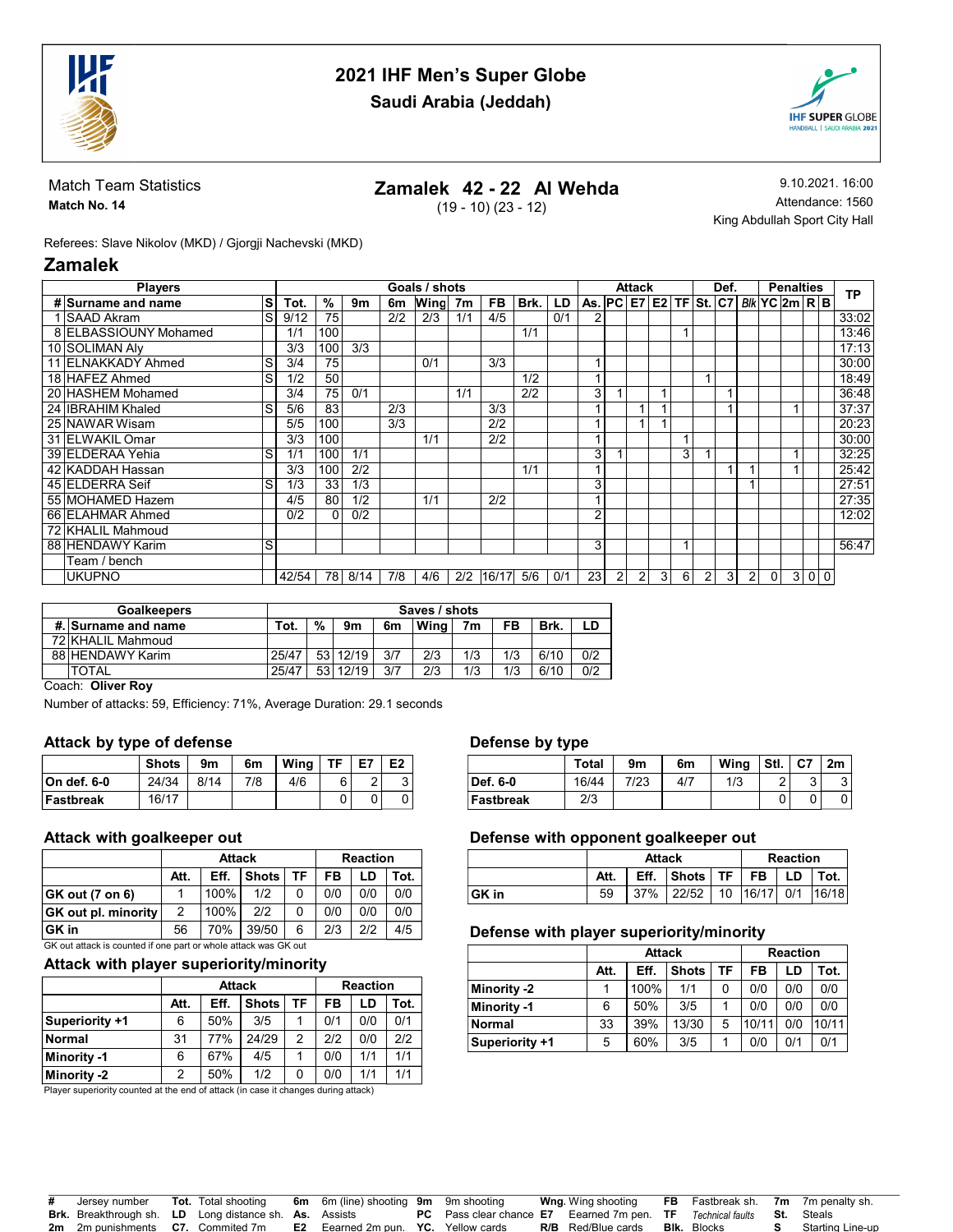

# 2021 IHF Men's Super Globe



Saudi Arabia (Jeddah)

#### Match Team Statistics Match No. 14

# Zamalek 42 - 22 Al Wehda

(19 - 10) (23 - 12)

9.10.2021. 16:00 Attendance: 1560 King Abdullah Sport City Hall

Referees: Slave Nikolov (MKD) / Gjorgji Nachevski (MKD)

### Shot distribution by player

| 1 A. Saad      |     |     | 8 M. Elbassiouny |  |
|----------------|-----|-----|------------------|--|
| 3/3            | 2/2 |     |                  |  |
| 1/2            |     |     |                  |  |
| 1/1            | 2/2 | 1/1 |                  |  |
| 1 post 1 miss. |     |     |                  |  |

| 10 A. Soliman |     |  | 11 A. Elnakkady |  |
|---------------|-----|--|-----------------|--|
|               | 1/1 |  | 1/1             |  |
|               | 1/1 |  |                 |  |
| 1/1           |     |  | 1/1             |  |

| 18 A. Hafez |     |     |  |  |  |  |  |  |  |  |
|-------------|-----|-----|--|--|--|--|--|--|--|--|
|             | 1/1 |     |  |  |  |  |  |  |  |  |
|             |     | 0/1 |  |  |  |  |  |  |  |  |
|             |     |     |  |  |  |  |  |  |  |  |

|     | 20 M. Hashem |  | 24 K |
|-----|--------------|--|------|
|     |              |  | 1/1  |
|     |              |  |      |
| 2/3 | 1/1          |  | 1/1  |

| 24 K. Ibrahim |     |  |
|---------------|-----|--|
| 1/1           | 1/1 |  |
|               |     |  |
| 1/1           | 2/2 |  |
| miss.         |     |  |

| 25 W. Nawar |     | 31 O. Elwakil |     | 39 Y. Elderaa |     |     | 42 H. Kaddah |     | 45 S. Elderra |     | 55 H. Mohamed |     |     | 66 A. Elahmar      |  |
|-------------|-----|---------------|-----|---------------|-----|-----|--------------|-----|---------------|-----|---------------|-----|-----|--------------------|--|
|             | 3/3 |               |     |               |     |     |              |     |               | 0/1 | 2/2           | 111 | 1/1 | 0/1                |  |
|             |     |               |     |               |     |     |              |     |               |     | 0/1           |     |     |                    |  |
| 1/1         | 414 | 1/1           | 2/2 |               | 111 | 1/1 |              | 2/2 |               | 1/1 |               |     |     |                    |  |
|             |     |               |     |               |     |     |              |     | post          |     |               |     |     | <sup>1</sup> miss. |  |

1 miss.

1/1 1/1

| 6/7            | 4/4 | 7/8   |
|----------------|-----|-------|
| 1/3            |     | 1/2   |
| 8/9            | 5/5 | 10/10 |
| 2 post 4 miss. |     |       |

# Saves distribution goalkeepers

| 72 M. Khalil | 88 K. Hendawy |     |      | TOTAL |     |      |  |  |  |
|--------------|---------------|-----|------|-------|-----|------|--|--|--|
|              | 1/4           | 1/2 | 1/3  | 1/4   | 1/2 | 1/3  |  |  |  |
|              | 5/5           |     | 3/4  | 5/5   |     | 3/4  |  |  |  |
|              | 6/8           | 2/5 | 5/15 | 6/8   | 2/5 | 5/15 |  |  |  |

# Shots by position



### Shooting statistics

| <b>Position</b>     | Goals | Sav. | Miss. | Post | Blk. | <b>Total</b> | %   |
|---------------------|-------|------|-------|------|------|--------------|-----|
| Back (9m)           | 8     | 4    |       |      |      | 14           | 57  |
| Line (6m)           |       | 0    |       | U    |      | 8            | 88  |
| Wing                |       |      |       | ŋ    | ი    | 6            | 67  |
| 7m penalties        | 2     | 0    | 0     | U    | O    | 2            | 100 |
| <b>Fastbreak</b>    | 16    | 0    | 0     |      | ŋ    | 17           | 94  |
| <b>Breakthrough</b> | 5     |      | 0     | U    | ŋ    | 6            | 83  |
| Total               | 42    | 6    | 3     | 2    | 0    | 53           | 79  |

| # Jersey number                                               |  | <b>Tot.</b> Total shooting 6m 6m (line) shooting 9m 9m shooting                                   |                                                                                                    | <b>Wng</b> Wing shooting  |                    | <b>FB</b> Fastbreak sh. 7m 7m penalty sh. |
|---------------------------------------------------------------|--|---------------------------------------------------------------------------------------------------|----------------------------------------------------------------------------------------------------|---------------------------|--------------------|-------------------------------------------|
| <b>Brk.</b> Breakthrough sh. LD Long distance sh. As. Assists |  |                                                                                                   | <b>PC</b> Pass clear chance <b>E7</b> Eearned 7m pen. <b>TF</b> Technical faults <b>St.</b> Steals |                           |                    |                                           |
|                                                               |  | <b>2m</b> 2m punishments <b>C7.</b> Commited 7m <b>E2</b> Eearned 2m pun. <b>YC.</b> Yellow cards |                                                                                                    | <b>R/B</b> Red/Blue cards | <b>Bik.</b> Blocks | <b>S</b> Starting Line-up                 |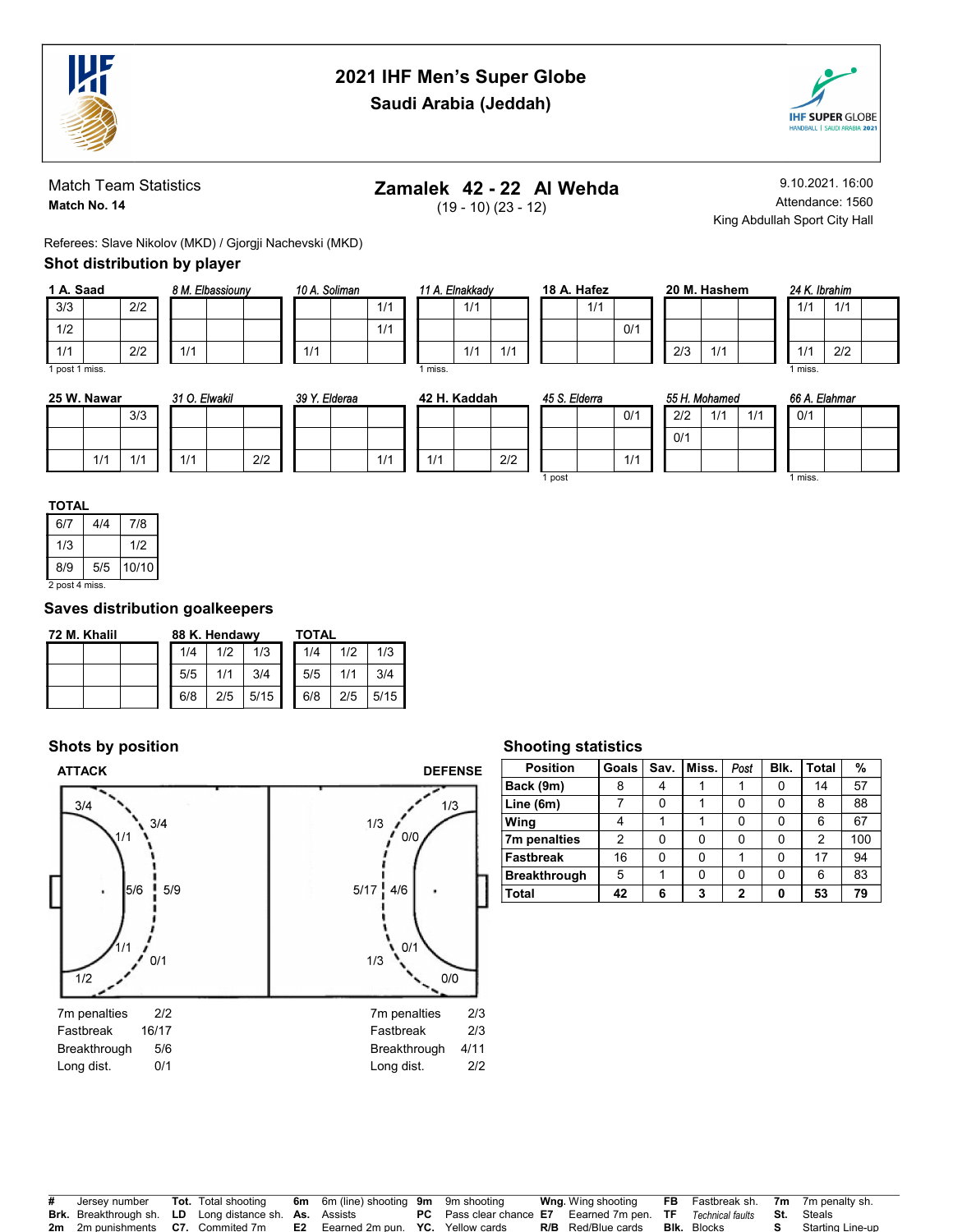

# 2021 IHF Men's Super Globe



Saudi Arabia (Jeddah)

#### Match Team Statistics Match No. 14

# Zamalek 42 - 22 Al Wehda

(19 - 10) (23 - 12)

9.10.2021. 16:00 Attendance: 1560 King Abdullah Sport City Hall

Referees: Slave Nikolov (MKD) / Gjorgji Nachevski (MKD)

# Al Wehda

| <b>Players</b>                 |    |       |    |      |     | Goals / shots |     |           |      |     |                                                   | Attack       |              |                | Def.           |                |          | <b>Penalties</b> |  |     | ТP    |
|--------------------------------|----|-------|----|------|-----|---------------|-----|-----------|------|-----|---------------------------------------------------|--------------|--------------|----------------|----------------|----------------|----------|------------------|--|-----|-------|
| # Surname and name             | ls | Tot.  | %  | 9m   | 6m  | Wing 7m       |     | <b>FB</b> | Brk. | LD  | $As.$ PC $E7$ $E2$ TF $St.$ C7 $Bk$ YC $2m$ R $B$ |              |              |                |                |                |          |                  |  |     |       |
| 2 ALSUBHI Mohammed Ahmed       | S  |       |    |      |     |               |     |           |      |     |                                                   |              |              |                |                |                |          |                  |  |     | 30:29 |
| 4 HAZAZI Ahmed Yahya           |    | 4/8   | 50 | 2/4  |     |               | 2/2 |           | 0/2  |     |                                                   | 2            | 2            | $\overline{2}$ |                |                |          |                  |  |     | 26:59 |
| 5 ALZAHRANI Ahmed Abdulah      |    |       |    |      |     |               |     |           |      |     |                                                   |              |              |                |                |                |          |                  |  |     |       |
| 9 ALHAFI Hathal Rabbie         | S  | 4/6   | 67 |      |     | 1/3           |     | 2/2       |      | 1/1 |                                                   |              |              |                |                |                |          |                  |  |     | 59:54 |
| 12 TAKRONI Bander Abdusama     | S  |       |    |      |     |               |     |           |      |     |                                                   |              |              |                |                |                |          |                  |  |     | 13:21 |
| 14 HANAFY Hesham Tarek         |    |       |    |      |     |               |     |           |      |     |                                                   |              |              |                |                |                |          |                  |  |     | 28:33 |
| 19 BARABASH Alexander          |    | 5/11  | 45 | 2/5  | 1/2 |               |     |           | 2/4  |     |                                                   |              |              | 2              |                |                |          |                  |  |     | 43:09 |
| 24 ALOBEIDI Hisham Jasem       | S  | 0/2   | 0  | 0/2  |     |               |     |           |      |     |                                                   |              |              |                |                |                |          |                  |  |     | 6:47  |
| 31 HERNANDEZ Angel Dariel      | S  | 2/11  | 18 | 2/9  | 0/1 |               |     |           | 0/1  |     |                                                   |              |              |                |                |                |          |                  |  |     | 42:07 |
| 37 ALQASIR Murtadha Ahmad      |    |       |    |      |     |               |     |           |      |     |                                                   |              |              |                |                |                |          |                  |  |     |       |
| 66 GAD Hossam Nabil            |    | 3/6   | 50 | 1/3  | 1/1 |               |     |           | 0/1  | 1/1 |                                                   |              |              |                |                | ٠              |          |                  |  |     | 37:11 |
| 70 ALMAA Marhon                |    | 1/3   | 33 |      | 1/1 |               |     | 0/1       | 0/1  |     |                                                   |              |              | 2              |                |                |          |                  |  |     | 19:45 |
| 77 HELALI Majdi Omrah          | S  | 3/5   | 60 |      | 1/2 |               | 0/1 |           | 2/2  |     |                                                   |              |              |                |                |                |          |                  |  |     | 54:51 |
| 79 ALMUTAIRI Nawaf Daifallah   |    |       |    |      |     |               |     |           |      |     |                                                   |              |              |                |                |                |          |                  |  |     |       |
| 89 ALMULAD Abdulrahman Khamees |    |       |    |      |     |               |     |           |      |     |                                                   |              |              |                |                |                |          |                  |  |     |       |
| 92 MOHAMMED Amro               | S  |       |    |      |     |               |     |           |      |     |                                                   |              |              |                |                |                |          |                  |  |     | 56:54 |
| Team / bench                   |    |       |    |      |     |               |     |           |      |     |                                                   |              |              |                |                |                |          |                  |  |     |       |
| <b>UKUPNO</b>                  |    | 22/52 | 42 | 7/23 | 4/7 | 1/3           | 2/3 | 2/3       | 4/11 | 2/2 | 3                                                 | $\mathbf{3}$ | $\mathbf{3}$ | 10             | $\overline{2}$ | $\overline{2}$ | $\Omega$ | $\Omega$         |  | 300 |       |

| <b>Goalkeepers</b>           |      |                 |      |     | Saves / shots |                |      |      |     |
|------------------------------|------|-----------------|------|-----|---------------|----------------|------|------|-----|
| #. Surname and name          | Tot. | %               | 9m   | 6m  | Wina          | 7 <sub>m</sub> | FB   | Brk. | LD  |
| 12 TAKRONI Bander Abdusama   | 0/1  |                 |      |     |               | 0/1            |      |      |     |
| 79 ALMUTAIRI Nawaf Daifallah |      |                 |      |     |               |                |      |      |     |
| 92 MOHAMMED Amro             | 6/47 | 13              | 4/12 | 0/7 | 1/5           | 0/1            | 0/16 | 1/6  |     |
| <b>TOTAL</b>                 | 6/48 | 13 <sub>1</sub> | 4/12 | 0/7 | 1/5           | 0/2            | 1/16 | 1/6  | 0/0 |

Coach: Ahmed Nabil Ahmed

Number of attacks: 59, Efficiency: 37%, Average Duration: 31.9 seconds

#### Attack by type of defense

|                  | <b>Shots</b> | 9m   | 6m  | Wina | ТE | E7     | E <sub>2</sub> |
|------------------|--------------|------|-----|------|----|--------|----------------|
| ∣On def. 6-0     | 16/44        | 7/23 | 4/7 | 1/3  | 10 | ີ<br>ັ | ◠<br>ັ         |
| <b>Fastbreak</b> | 2/3          |      |     |      |    |        |                |

#### Attack with goalkeeper out

|                                                                 |      | <b>Attack</b> |               |      | <b>Reaction</b><br>LD I<br>  37%   22/52   10   16/17   0/1   16/18 |      |  |  |  |  |  |
|-----------------------------------------------------------------|------|---------------|---------------|------|---------------------------------------------------------------------|------|--|--|--|--|--|
|                                                                 | Att. |               | Eff. Shots TF | FB I |                                                                     | Tot. |  |  |  |  |  |
| ∣GK in                                                          | 59   |               |               |      |                                                                     |      |  |  |  |  |  |
| GK out attack is counted if one part or whole attack was GK out |      |               |               |      |                                                                     |      |  |  |  |  |  |

#### Attack with player superiority/minority

|                |      | <b>Attack</b> | <b>Reaction</b> |    |       |     |       |
|----------------|------|---------------|-----------------|----|-------|-----|-------|
|                | Att. | Eff.          | <b>Shots</b>    | TF | FB    | LD  | Tot.  |
| Superiority +2 |      | 100%          | 1/1             | 0  | 0/0   | 0/0 | 0/0   |
| Superiority +1 | 6    | 50%           | 3/5             |    | 0/0   | 0/0 | 0/0   |
| <b>Normal</b>  | 33   | 39%           | 13/30           | 5  | 10/11 | 0/0 | 10/11 |
| Minority -1    | 5    | 60%           | 3/5             |    | 0/0   | 0/1 | 0/1   |

Player superiority counted at the end of attack (in case it changes during attack)

#### Defense by type

|            | <b>Total</b> | 9m   | 6m  | Wing | Stl.   | C7     | 2m     |
|------------|--------------|------|-----|------|--------|--------|--------|
| Def. 6-0   | 24/34        | 8/14 | 7/8 | 4/6  | $\sim$ | ົ<br>_ | ົ<br>J |
| ∣Fastbreak | 16/17        |      |     |      |        |        |        |

#### Defense with opponent goalkeeper out

|                 |      | <b>Attack</b> | <b>Reaction</b> |    |     |      |     |
|-----------------|------|---------------|-----------------|----|-----|------|-----|
|                 | Att. | Eff.          | <b>Shots</b>    | FB | LD  | Tot. |     |
| GK out (7 on 6) |      | 100%          | 1/2             |    | 0/0 | 0/0  | 0/0 |
| GK in           | 56   | 70%           | 39/50           | 6  | 2/3 | 212  | 4/5 |

#### Defense with player superiority/minority

|                |      | <b>Attack</b> | <b>Reaction</b> |    |     |     |      |
|----------------|------|---------------|-----------------|----|-----|-----|------|
|                | Att. | Eff.          | <b>Shots</b>    | TF | FB  | LD  | Tot. |
| Minority -1    | 6    | 50%           | 3/5             |    | 0/1 | 0/0 | 0/1  |
| <b>Normal</b>  | 31   | 77%           | 24/29           | 2  | 212 | 0/0 | 212  |
| Superiority +1 | 6    | 67%           | 4/5             |    | 0/0 | 1/1 | 1/1  |
| Superiority +2 | 2    | 50%           | 1/2             |    | 0/0 | 1/1 | 1/1  |

| # Jersev number | <b>Tot.</b> Total shooting                                    | <b>6m</b> 6m (line) shooting 9m 9m shooting                                                       |                                                                               | <b>Wng</b> Wing shooting                     |  | <b>FB</b> Fastbreak sh. 7m 7m penalty sh. |
|-----------------|---------------------------------------------------------------|---------------------------------------------------------------------------------------------------|-------------------------------------------------------------------------------|----------------------------------------------|--|-------------------------------------------|
|                 | <b>Brk.</b> Breakthrough sh. LD Long distance sh. As. Assists |                                                                                                   | <b>PC</b> Pass clear chance E7 Eearned 7m pen. TF Technical faults St. Steals |                                              |  |                                           |
|                 |                                                               | <b>2m</b> 2m punishments <b>C7.</b> Commited 7m <b>E2</b> Eearned 2m pun. <b>YC.</b> Yellow cards |                                                                               | <b>R/B</b> Red/Blue cards <b>Blk.</b> Blocks |  | Starting Line-up                          |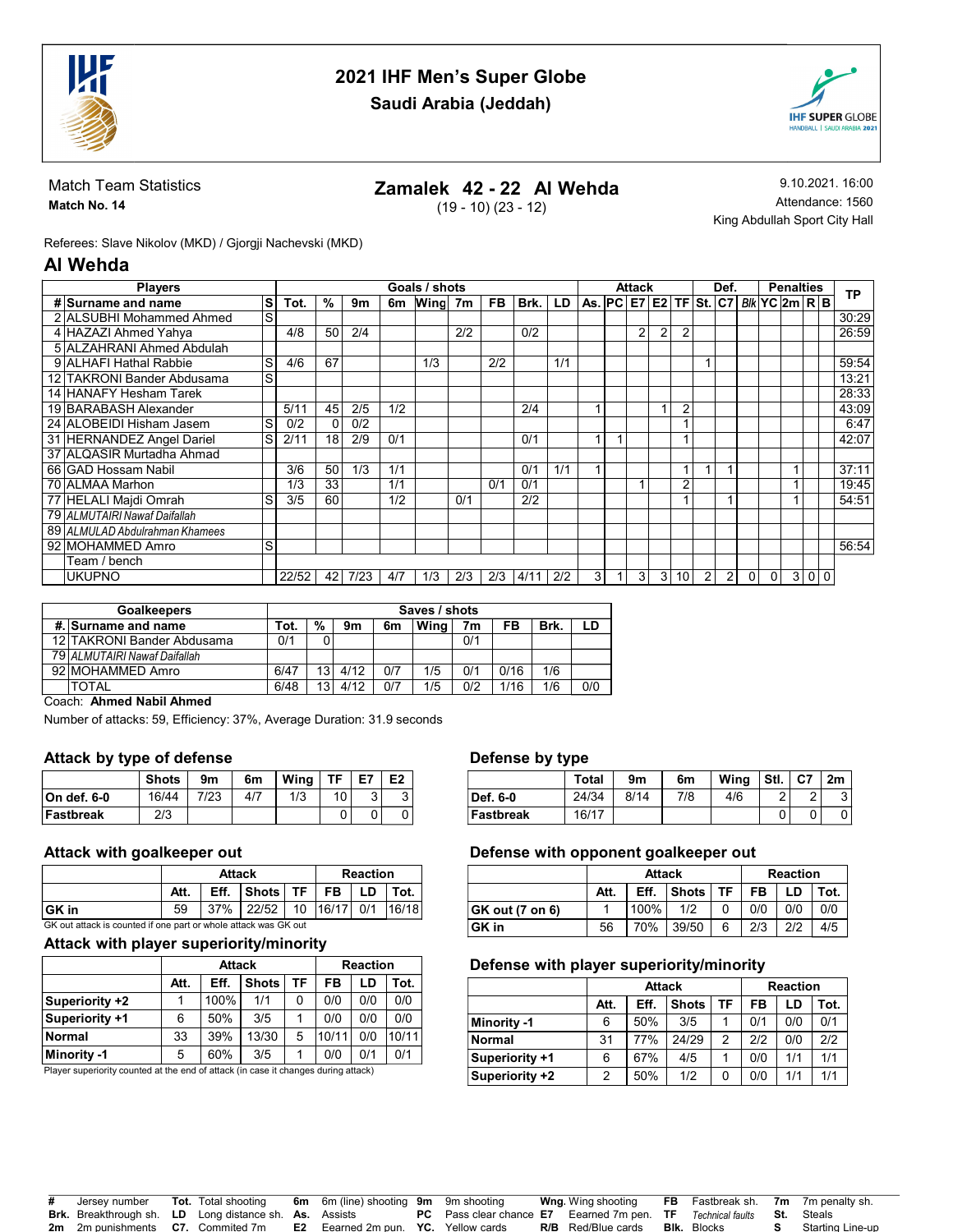

# 2021 IHF Men's Super Globe



Saudi Arabia (Jeddah)

#### Match Team Statistics Match No. 14

# Zamalek 42 - 22 Al Wehda

(19 - 10) (23 - 12)

9.10.2021. 16:00 Attendance: 1560 King Abdullah Sport City Hall

Referees: Slave Nikolov (MKD) / Gjorgji Nachevski (MKD)

### Shot distribution by player

| 2 M. Alsubhi |  |  | 4 A. Hazazi |     |     |
|--------------|--|--|-------------|-----|-----|
|              |  |  |             | 1/2 | 0/1 |
|              |  |  | 0/1         |     | 0/1 |
|              |  |  |             | 1/1 | 2/2 |

| 5 A. Alzahrani |  | 9 H. Alhafi |     |     |
|----------------|--|-------------|-----|-----|
|                |  | 1/1         |     |     |
|                |  | 0/1         |     |     |
|                |  | 1/1         | 1/1 | 1/2 |

| 14 H. Hanafy | 19 A. Barabash |
|--------------|----------------|
|              | 1/2            |
|              |                |
|              | 1/2            |

| 19 A. Barabas |  |
|---------------|--|
| 1/2           |  |
|               |  |
| 1/2           |  |
| miss. 1 block |  |

89 A. Almulad

1/1  $2/4$ 

|       | 24 H. Alobeidi |  |  |  |  |  |  |  |  |
|-------|----------------|--|--|--|--|--|--|--|--|
|       |                |  |  |  |  |  |  |  |  |
|       | 0/1            |  |  |  |  |  |  |  |  |
|       |                |  |  |  |  |  |  |  |  |
| miss. |                |  |  |  |  |  |  |  |  |

| 31 A. Hemandez    |  |     |  |  |  |  |  |  |
|-------------------|--|-----|--|--|--|--|--|--|
|                   |  | 1/1 |  |  |  |  |  |  |
| 0/1               |  | 0/1 |  |  |  |  |  |  |
| 0/2<br>0/2<br>1/3 |  |     |  |  |  |  |  |  |
| 1 block           |  |     |  |  |  |  |  |  |

| 37 M. Algasir |     | 66 H. Gad |  |  |
|---------------|-----|-----------|--|--|
|               |     |           |  |  |
|               | 0/1 |           |  |  |
|               | 0/2 | 1/1       |  |  |

| ad  |     | 70 M. Almaa |  |     |  |  |  |  |  |  |  |
|-----|-----|-------------|--|-----|--|--|--|--|--|--|--|
|     |     |             |  |     |  |  |  |  |  |  |  |
|     |     |             |  | 0/1 |  |  |  |  |  |  |  |
| 1/1 | 2/2 |             |  | 1/1 |  |  |  |  |  |  |  |
|     |     | 1 post      |  |     |  |  |  |  |  |  |  |

| 77 M. Helali |     |
|--------------|-----|
| 1/1          | 1/1 |
| 0/1          |     |
| 0/1          | 1/1 |

|  | <b>TOTAL</b> |     |       |
|--|--------------|-----|-------|
|  | 3/4          | 1/2 | 2/3   |
|  | 0/5          | 0/1 | 1/4   |
|  | 2/8          | 3/5 | 10/15 |

1 post 2 miss. 2 block

#### Saves distribution goalkeepers

| 12 B. Takroni |     |  |  | 79 N. Almutairi |  | 92 A. Mohammed |     |      | <b>TOTAL</b> |     |      |  |  |  |
|---------------|-----|--|--|-----------------|--|----------------|-----|------|--------------|-----|------|--|--|--|
|               |     |  |  |                 |  | 1/7            | 0/4 | 1/8  | 1/7          | 0/4 | 1/8  |  |  |  |
|               |     |  |  |                 |  | 2/3            |     | 1/2  | 2/3          |     | 1/2  |  |  |  |
|               | 0/1 |  |  |                 |  | 1/9            | 0/4 | 0/10 | 1/9          | 0/5 | 0/10 |  |  |  |

### Shots by position

Breakthrough 4/11 Long dist. 2/2

#### ATTACK DEFENSE



### Shooting statistics

| <b>Position</b>     | Goals | Sav. | Miss. | Post | Blk. | <b>Total</b> | %  |  |  |  |  |  |  |
|---------------------|-------|------|-------|------|------|--------------|----|--|--|--|--|--|--|
| Back (9m)           |       | 12   | 2     | 0    | 2    | 23           | 30 |  |  |  |  |  |  |
| Line (6m)           |       | 3    | 0     | ი    |      |              | 57 |  |  |  |  |  |  |
| Wing                |       | 2    | 0     | ŋ    |      | 3            | 33 |  |  |  |  |  |  |
| 7m penalties        | 2     |      | 0     | ი    |      | 3            | 67 |  |  |  |  |  |  |
| <b>Fastbreak</b>    | 2     |      |       | O    |      | 3            | 67 |  |  |  |  |  |  |
| <b>Breakthrough</b> |       | 6    | 0     |      |      | 11           | 36 |  |  |  |  |  |  |
| Total               | 20    | 25   | 2     |      | 2    | 50           | 40 |  |  |  |  |  |  |

| # Jersey number                                               |  | <b>Tot.</b> Total shooting 6m 6m (line) shooting 9m 9m shooting |                                                                               | <b>Wng</b> Wing shooting                     | <b>FB</b> Fastbreak sh. 7m 7m penalty sh. |                           |
|---------------------------------------------------------------|--|-----------------------------------------------------------------|-------------------------------------------------------------------------------|----------------------------------------------|-------------------------------------------|---------------------------|
| <b>Brk.</b> Breakthrough sh. LD Long distance sh. As. Assists |  |                                                                 | <b>PC</b> Pass clear chance E7 Eearned 7m pen. TF Technical faults St. Steals |                                              |                                           |                           |
| <b>2m</b> 2m punishments <b>C7.</b> Commited 7m               |  | <b>E2</b> Eearned 2m pun. YC. Yellow cards                      |                                                                               | <b>R/B</b> Red/Blue cards <b>Blk.</b> Blocks |                                           | <b>S</b> Starting Line-up |

Breakthrough 5/6 Long dist. 0/1